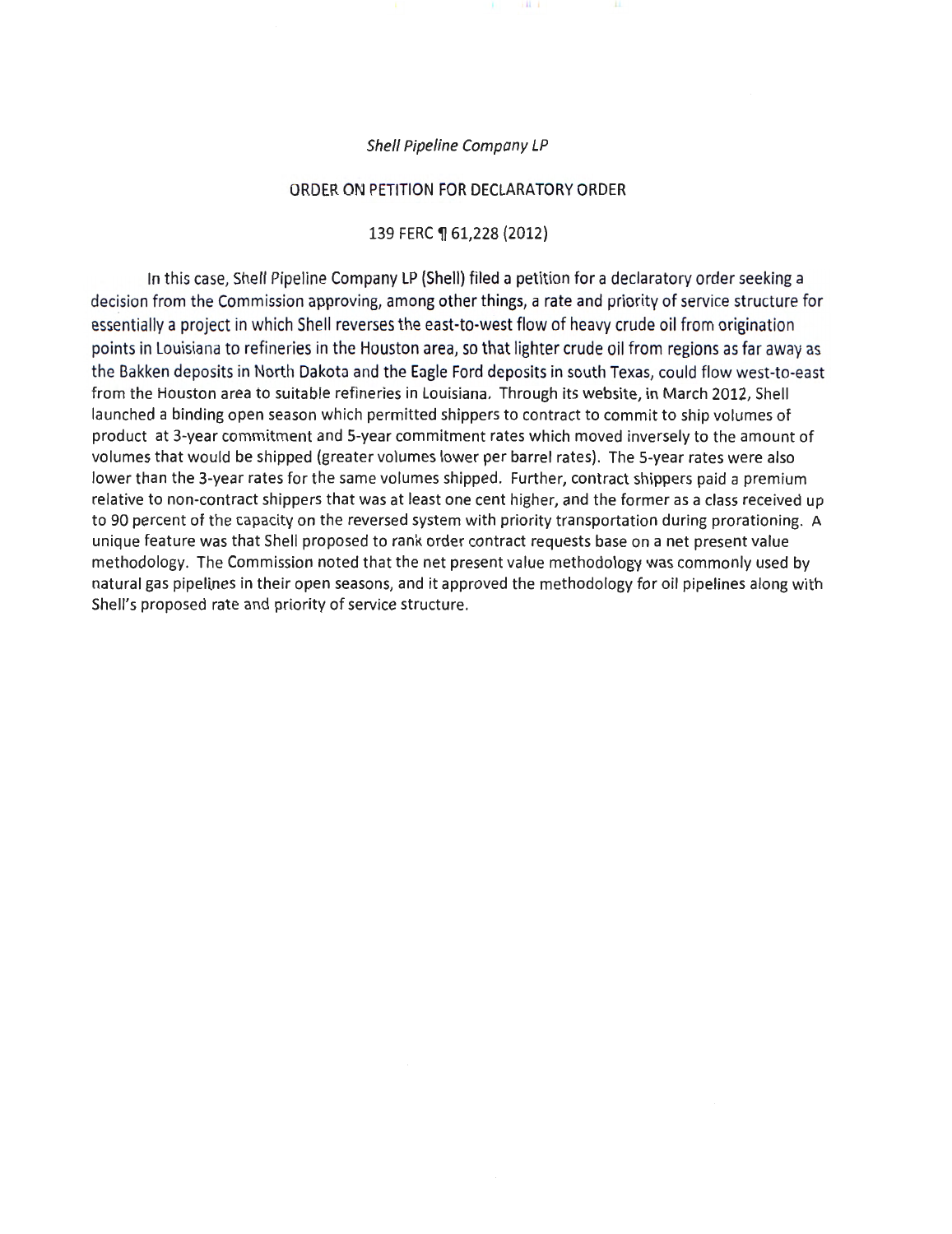### 139 FERC  $\P$  61,228 UNITED STATES OF AMERICA FEDERAL ENERGY REGULATORY COMMISSION

Before Commissioners: Jon Wellinghoff, Chairman; Philip D. Moeller, John R. Norris, Cheryl A. LaFleur, and Tony T. Clark.

Shell Pipeline Company LP Docket No. OR12-11-000

### ORDER ON PETITION FOR DECLARATORY ORDER

(Issued June 21, 2012)

1. This order addresses Shell Pipeline Company LP's (Shell) March 30, 2012 petition requesting that the Commission issue a declaratory order approving Shell's proposed contract rates, proposed service priority rights and prorationing provisions for shippers, and its use of a net present value (NPV) methodology to allocate requests for contract capacity during its binding open season, for proposed transportation service from Houston, Texas to Houma, Louisiana and certain other destinations and origins. For the reasons discussed below, the Commission grants Shell's petition.

#### **Background**

2. The Houston-to-Houma Pipeline System (Ho-Ho) is owned and operated by Shell and is a hatched system that provides both interstate transportation subject to the jurisdiction of this Commission and also intrastate transportation subject to the jurisdiction of the Texas Railroad Commission and Louisiana Public Service Commission. The Ho-Ho System is comprised of over 350 miles of pipe in two main flow patterns originating at Clovelly and Houma, Louisiana. The westbound segment is a 22 inch system to the Port Arthur, Texas area with a 360,000 barrel per day (bpd) capacity and a 20 inch system from Port Arthur to Houston with a 250,000 bpd capacity. The northbound segment is an 18 inch system to St. James, Louisiana with a 260,000 bpd capacity. The Ho-Ho System has multiple delivery points, including more than 15 delivery points serving major Gulf Coast refineries, and access to storage facilities at Houma and Erath, Louisiana, as well as in the Port Arthur area of Texas.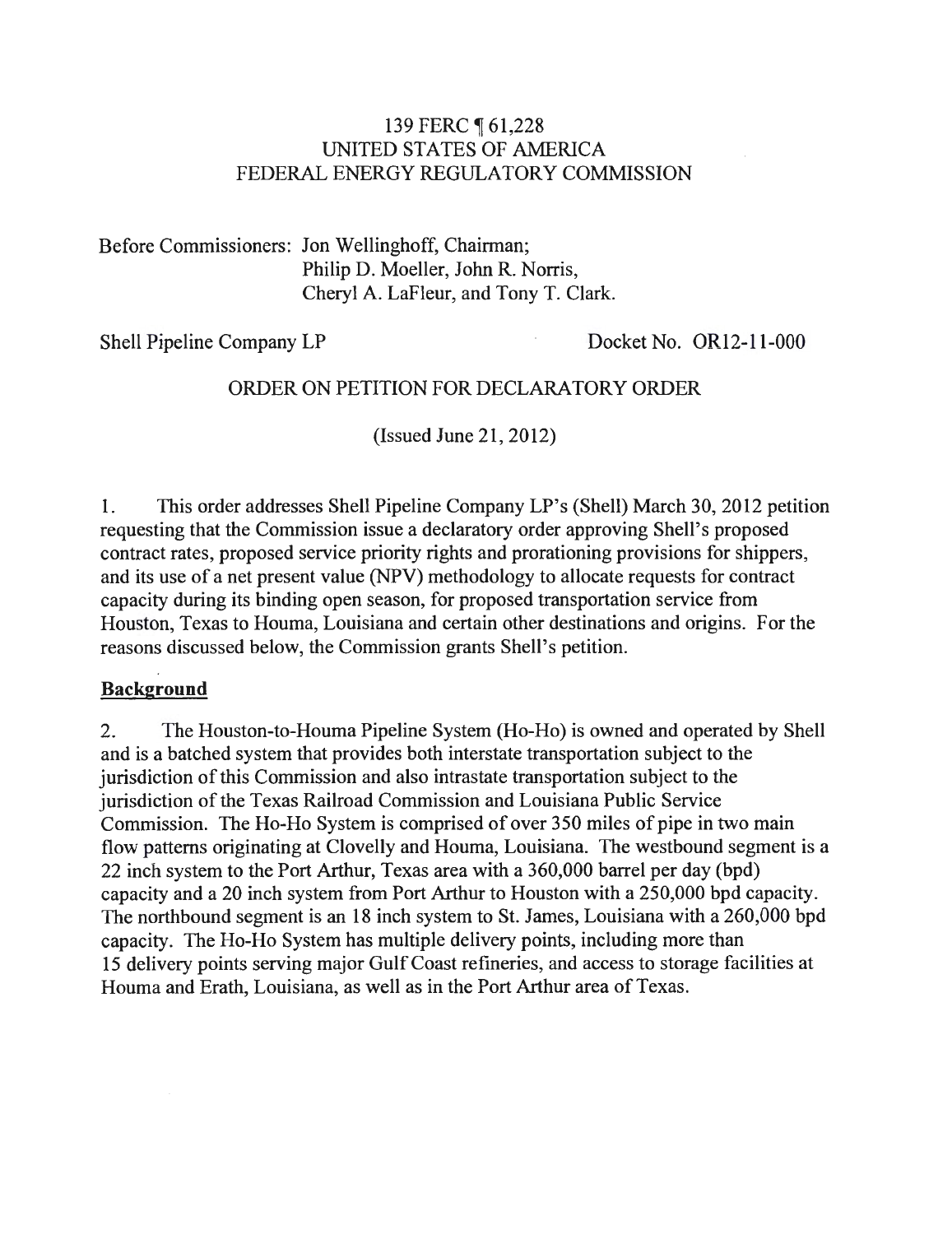3. Shell plans to reverse its system to transport crude petroleum from Houston eastward to refineries in the Port Arthur and Louisiana markets.<sup>1</sup> Shell states that this Ho-Ho Reversal is driven largely by the recent and ongoing surge of light, sweet crude supplies into the Houston area market from shale plays in Texas and other western U.S. regions, as well as an influx of heavier Canadian production. Shell states that the proposed Ho-Ho Reversal would provide much-needed alternatives to shippers seeking access to markets for swelling North American sweet, light crudes now entering the Houston market. Shell states that Houston refiners tend to "prefer" heavier sour crude types while Louisiana refineries "prefer" sweeter, lighter crude types currently supplied by imports and declining production in the Gulf. Shell states that the Ho-Ho Reversal would provide pipeline access to supplies for the U.S. Gulf of Mexico refining complex from the following production areas: Eagle Ford, Bakken, Barnett, West Texas Intermediate, West Texas Sour, Canadian and other crudes originating in Texas and the mid-continent. Shell states that the Ho-Ho Reversal would create numerous benefits for shippers, including a pipeline alternative to barge transportation, access to significant storage in Louisiana, and a de-bottlenecking of the petroleum pipeline transportation network out of the Houston market, thus alleviating the potential for pricing differentials to develop between light crudes west and north of Houston. Shell states that potential shippers demonstrated considerable demand for the service in a non-binding open season held in the fall of 2011. On March 8, 2012, Shell launched a binding open season seeking shipper commitments for the current project.

4. Shell states that the cost of the Ho-Ho Reversal is expected to be over \$100 million. Shell submits that the substantial capital costs of the reversal stem not only from the need to alter existing pump stations, but also from the need to engage in a largescale replacement of sections of pipeline caused by the pressure dynamics of reversing the flow of the pipeline. Because of the demand for new pipeline capacity to export growing new supplies entering the Houston area during mid- to late-2012, Shell seeks to put the Ho-Ho Reversal into service in the first quarter of 2013, assuming that commercial and engineering considerations support that timeframe. To support this major investment, Shell requires firm, multi-year commitments by shippers. In turn, the shippers need assurance that they will be charged the agreed-upon contract rates and as well as certainty of access to capacity. Shell, therefore, seeks a declaratory order from the Commission that certain aspects of the proposed Ho-Ho Reversal project are lawful. The details of the proposal are discussed below. Shell plans to commence service by the first quarter of 2013. Because of the extensive pipe, pump, and valve-related work

<sup>&</sup>lt;sup>1</sup>The entire system would not be reversed; transportation on the 18 inch line from Houma to St. James would continue without a change in direction, although that segment would be incorporated into the new rate structure.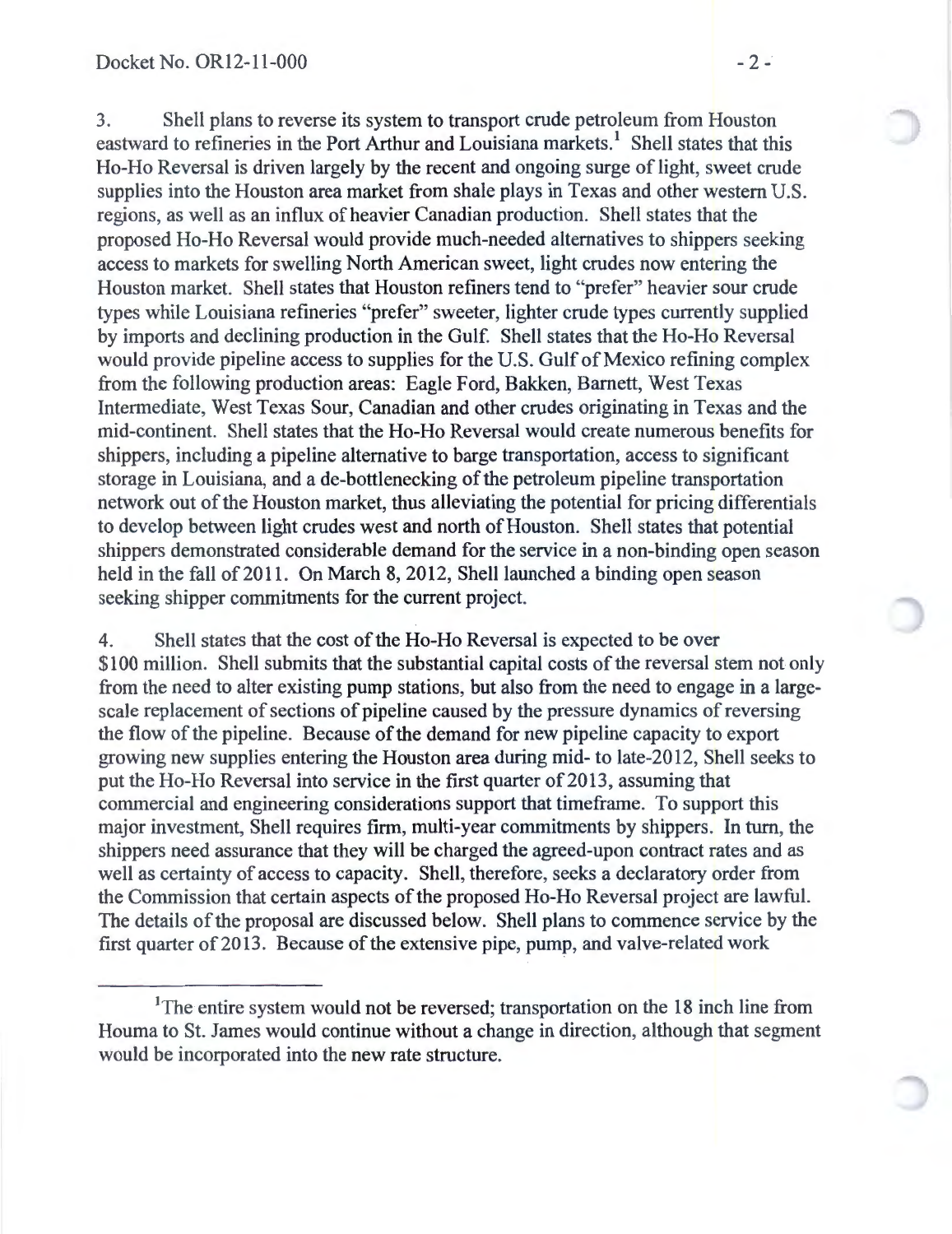required for the reversal, including substantial lead times for acquiring certain equipment, Shell submits that it needs to receive the requested declaratory order by the end of July 2012.

5. Shell first formally explored shipper interest through a non-binding open season held from mid-August through mid-October 2011. The significant level of response prompted further refinement of the proposed rates and services. On March 8, 2012, Shell launched a binding open season through a website with explanatory and contract documents for the proposed Ho-Ho Reversal Project. On March 30, Shell issued a notice on its website that the non-contract rates were being amended to reflect the rate structure presented in this petition. In addition to the usual features of such an open season, Shell has provided shippers with information about the manner in which requests for contract service will be allocated should the capacity requested in qualifying transportation service agreements (TSAs) exceed the proposed capacity of the Ho-Ho Reversal available for contract shippers, i.e., use of an NPV methodology to rank-order the contract requests. Under the procedures in the open season, binding requests for service were due by April 20, 2012. Shell filed its Petition for Declaratory Order on March 30, 2012, and on April4, 2012, notice of Shell's Petition for Declaratory Order was published in the Federal Register with comments due April20, 2012. No comments were filed, and the petition is unopposed.

# **Shell's Petition**

6. Shell proposes to offer two types of shipper service on the Ho-Ho Reversal. Shippers may choose to use the regular, uncommitted, non-contract tariff service, which will be offered under the existing rules and regulations of Shell's tariffs (Uncommitted Shippers).<sup>2</sup> Alternatively, shippers may choose to enter into TSAs, under which they would contract to either ship or pay for stated quantities of crude petroleum, for a period of either 3 years or 5 years, subject to certain make-up rights (Committed Shippers or contract shippers). Contract rates are tiered, declining as the level of volume commitment and term length increases (minimum level, 10,000 barrels/day, highest volume category, 100,000 plus barrels/day).

7. Committed Shippers and Uncommitted Shippers would receive service under the same rules and regulations, except for prorationing, but under different rates. Committed Shippers would have priority rights during prorationing for their contract volumes in 90 percent of the capacity of the Ho-Ho Reversal. All nominations for non-contract volumes would be allocated by Shell's existing prorationing methodology (a historical

<sup>&</sup>lt;sup>2</sup> Shell's relevant rules and regulations tariff is FERC No. S-120.3.0, and successor tariffs.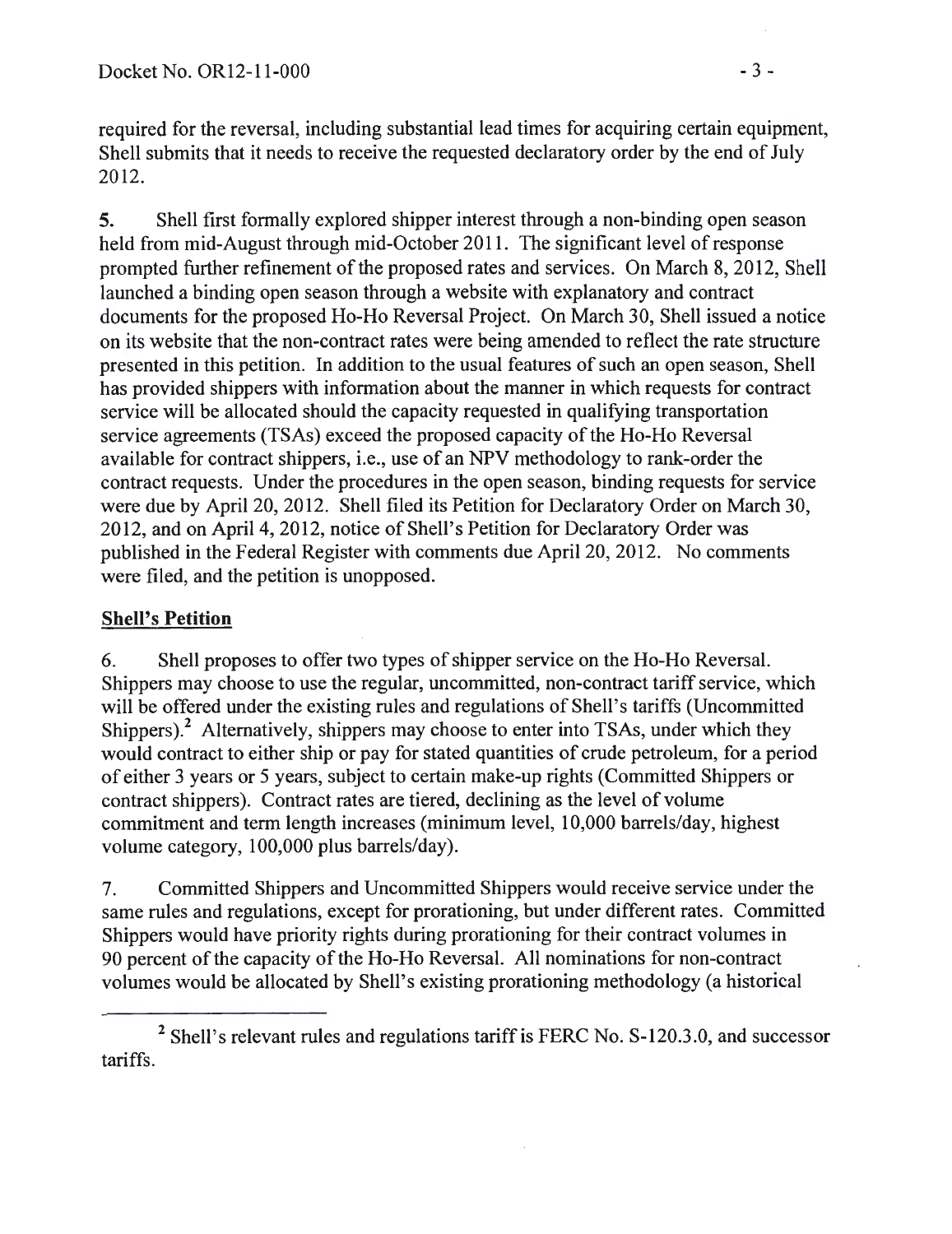rolling 12-month average of actual movements). Volumes transported on the Houma to St. James segment (which is not being reversed) would not be subject to any priority contract rights in prorationing and would not experience any change in prorationing rules.

8. Shell states that contract shippers would pay the rates specified in the *pro forma*  contracts. A premium payment by the lowest contract rate shipper is proposed relative to the base uncommitted rate. In other words, the contract shippers pay a premium relative to the rate applicable to Uncommitted Shippers for that volume tier. For example, as shown in the table below, for Route 1, the uncommitted rate would be 74 cents/barrel; the rate applicable to the 3-year contract meeting a minimum volume commitment of 10,000 to 24,999 barrels/day would be 80 cents/barrel, and the rate applicable to the 5-year contract meeting a volume commitment of 10,000 to 24,999 barrels/day would be would be 75 cents/barrel. In addition, for each level of contract rate volume commitment, the tariff will offer a discounted non-contract rate for a non-contract shipper meeting an equivalent volume for a given month. For Route 1, the rate applicable for the noncontract shipper that transports 10,000 to 24,999 barrels/day in a given month would be 73 cents/barrel. For the next level of volume commitments, the rate relationships remain the same: the 3 and 5 year contract rates are set at a premium of at least one cent higher than the rate applicable to an Uncommitted Shipper tendering the same volume commitment for a given month.

|               | Non-contract rate<br>(S/bbl) | 3 year contract rate<br>(S/bbl) | 5 year contract<br>rate (\$/bbl) |
|---------------|------------------------------|---------------------------------|----------------------------------|
| N/A           | 0.74                         |                                 |                                  |
| 10,000-24,999 | 0.73                         | 0.80                            | 0.75                             |
| 25,000-49,999 | 0.69                         | 0.75                            | 0.70                             |
| 50,000-99,999 | 0.64                         | 0.70                            | 0.65                             |
| $100,000+$    | 0.59                         | 0.65                            | 0.60                             |

Route 1

9. Because the Ho-Ho Reversal project may be oversubscribed during the current open season, Shell plans to allocate contract capacity rights to shippers using a NPV methodology. Shell states that the shippers that will be allocated the capacity using the NPV methodology will be those that submitted contract requests with the highest values amongst all shippers seeking contracts, thereby demonstrating a stronger market need for the capacity. For purposes of calculating the NPVs of the requested contract volumes, Shell will use an annual discount rate of 7 percent.

10. Shell proposes to file both the non-contract rates and the contract rates for which approval is sought in this Petition shortly before the project is commissioned. The noncontract rates will be filed pursuant to the Commission's regulations for initial rates (18 C.P.R.§ 342.2). All contract rates will be subject to indexing by non-negative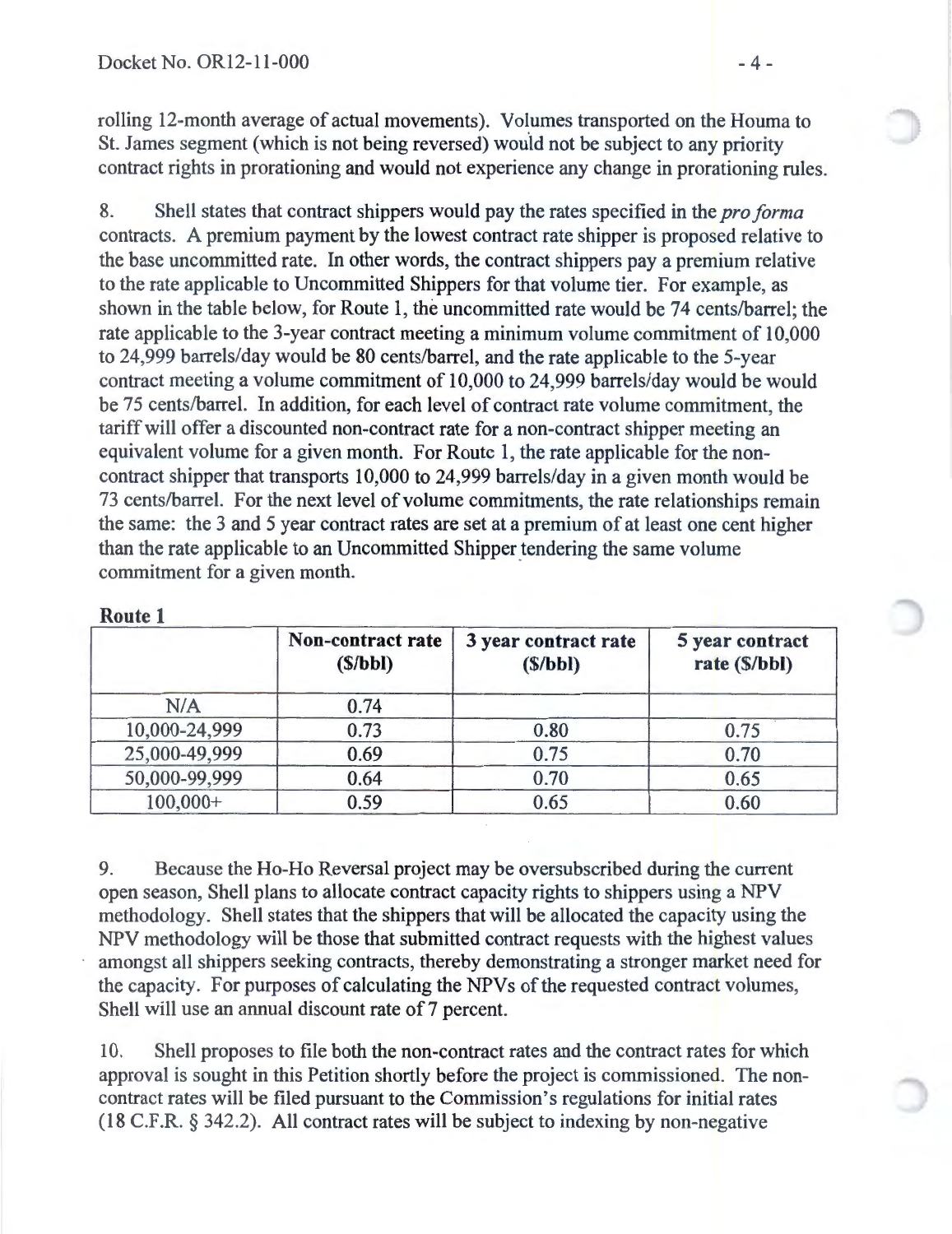increases in the generic Commission oil pipeline index during the term of the contracts, and all volumes will be subject to a viscosity surcharge of 14.56 cents/barrel if the volumes have a viscosity greater than 130 centistokes at 60° F.

11 . Shell specifically requests the following Commission declarations concerning the Ho-Ho Reversal project.

( 1) That the terms of the TSA and the accompanying *pro forma* tariff rates and service terms for Committed Shippers are lawful, and that the stated contract rates will be the just and reasonable rates to govern the Committed Shippers' service during the terms of the TSA (including the Committed Rates set out in the *pro forma* contract, the agreedupon escalation by the Commission's non-negative generic index during the contract term, and the viscosity surcharge).

(2) That Shell may provide up to 90 percent of the capacity of the Ho-Ho Reversal System for priority transportation of the contract volumes of Committed Shippers, as provided in the pro forma TSA and tariff language regarding prorationing.

(3) That Shell's proposal to allocate capacity among prospective Committed Shippers during the Open Season process, in the event that requests for contract rights exceed available capacity, may be done on the basis of a uniform, non-discriminatory NPV ranking of requests for contract rights, as described in Shell's Information Memorandum and the Affidavit of Geoffrey Gauthier.<sup>3</sup>

12. Shell asserts that it is appropriate for the Commission to issue a declaratory order as requested. Shell asserts that the Commission has long held that it has the authority to provide advance holdings via the issuance of a declaratory order under 18 C.F .R. § 385.207(a) regarding the lawfulness of rates and terms of service for proposed oil pipeline projects similar to the Ho-Ho Reversal project. Shell submits that the Commission first issued such guidance in a decision regarding *Express Pipeline*  Partnership,<sup>4</sup> and has since repeatedly recognized the need for pipelines to obtain upfront regulatory approvals before undertaking major capital expenditures.<sup>5</sup> Shell

3 Attached as Appendix A to Shell's Petition.

<sup>4</sup>*Express Pipeline Partnership,* 76 FERC ~ 61,245, at 62,253, *order on reh 'g,*  77 FERC ~ 61 ,188 (1996) *(Express).* 

<sup>5</sup> See e.g., Skelly-Belvieu Pipeline Co., L.L.C., 138 FERC [61,153 (2012) (Skell-*Belvieu); Sunoco Pipeline, L.P.,* 137 FERC ~ 61,107 (2011); *Enbridge Pipelines (North Dakota) LLC,* 133 FERC ~ 61 ,167, at P 40 (2010) *(Enbridge North Dakota); CCPS Transportation, LLC,* 121 FERC ~ 61 ,253 (2007) *(Spearhead); Calnev Pipe Line LLC,* 

(continued...)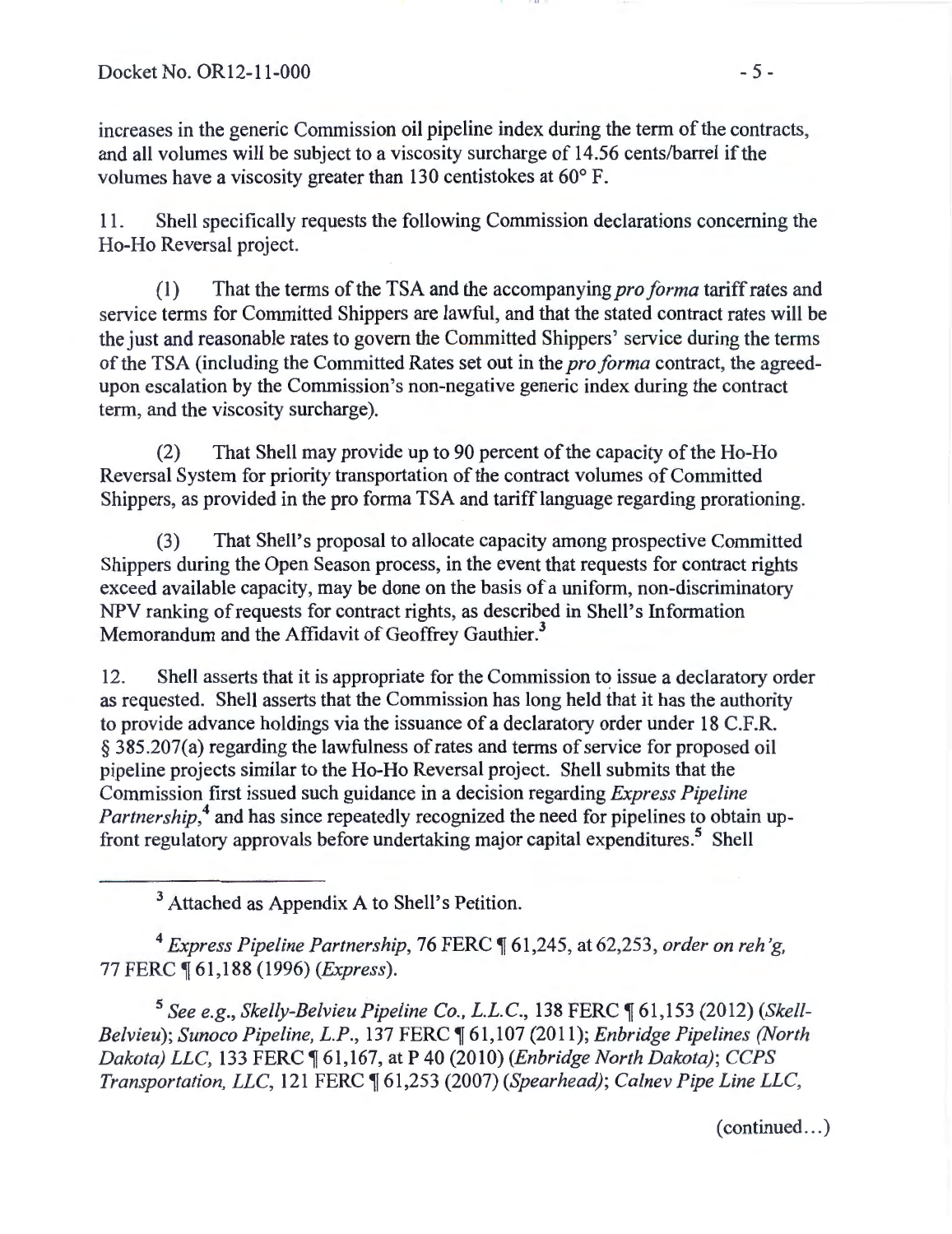contends that without regulatory certainty regarding the rates and terms of service for which approval is sought in this petition, the shippers will not be able to justify taking up the balance sheet and commercial burdens associated with the ship or pay commitment required by the TSAs; in tum, Shell would not be able to justify the expense of reversing the line at the cost of \$1 00 million, as well as the other expenses and opportunity costs of the reversal.

13. Shell states that the Commission has long recognized that shippers committing to larger volumes may appropriately pay a discounted rate relative to those not committing to transport larger volumes. Shell submits that the proposed Committed Rates fall within that well-established policy. Further, Shell states that since the decision in *Express,* the Commission has recognized that shippers making longer term commitments incur costs and liabilities and undertake risks that make them not similarly situated with shippers that do not make longer term commitments. Shell submits that here, as in *Express* and numerous later proceedings, the proposal calls for different classes of term shippers to pay differing rates depending on the length of term and the volume commitment. Shell asserts that term shippers agreeing to five year terms, rather than three year terms, present "unlike circumstances because the longer term commitments provide greater assurances than the shorter term commitments," and for the other reasons the Commission noted in *Express.* Consequently, Shell argues the Commission should find both that the contract rates are just and reasonable rates and should govern during the course of the TSAs, and that the Committed Rate structure is just and reasonable.

14. Shell asserts that the proposed priority, or firm, transportation rights are lawful under the Commission's policy. Shell submits that the Commission has approved such proposals when the applicant has shown that the project would create beneficial new capacity needed to serve growing or changing market needs, and that the project requires substantial capital investment which in tum calls for certainty of shipper commitments. Shell submits that the Commission has required pipelines in these circumstances to ensure that there is "a significant amount of capacity for Uncommitted Shippers." For a new pipeline service, the Commission has found that preserving at least 10 percent of the pipeline's capacity for Uncommitted Shippers, that have not signed a term contract, is sufficient. Shell asserts that this requirement is aligned with the Commission's broader policy regarding the allocation of capacity in prorationing, where the Commission has held that reserving 10 percent of a pipeline's capacity for "new shippers" (as opposed to shippers receiving allocations on the basis of historical volumes) is reasonable. Shell

120 FERC ¶ 61,073, at P 23 (2007); *Colonial Pipeline Co.*, 116 FERC ¶ 61,078, P 9 (2006); *Enbridge Energy Co., Inc.,* 110 FERC ~ 61,211 (2005); *Plantation Pipe Line Co.,*  98 FERC ~ 61,219 (2002) *(Plantation).*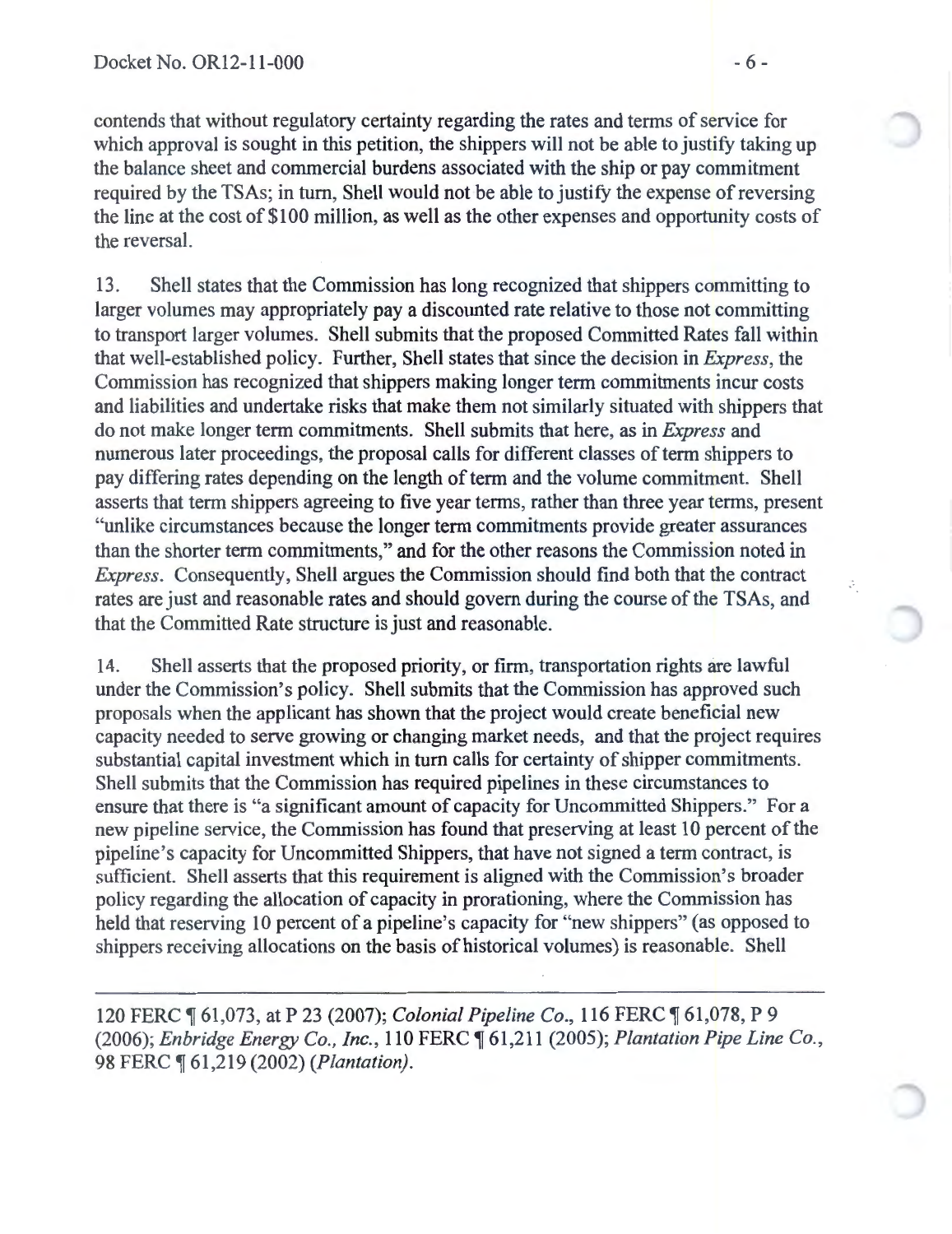submits that the Ho-Ho Reversal project has reserved 10 percent of the newly reversed pipeline's capacity for Uncommitted Shippers, which is consistent with the Commission's policies.

15. Shell asserts that the Commission has also approved priority rights for contract volumes when the applicant pipeline has held "open seasons [that] appropriately gave all potential shippers the opportunity to become Committed Shippers by entering into TSAs."<sup>6</sup> Shell contends that if all potential shippers are given a fair opportunity to enter into term commitments for contract obligations and associated priority rights, or to remain Uncommitted Shippers without any obligation to use the system or to pay for it, there is no undue discrimination when later the uncommitted volumes are not accorded the same prorationing rights. Shell states that it held a publicly-noticed, fair and transparent open season that meets the Commission's policy.

16. Shell argues that its tiered volume incentive rates are consistent with Commission policy. Shell states that shippers eligible for discounted rates on the basis of volume submitted are not similarly situated with shippers making either no commitment for a given month or shippers submitting lesser volumes  $-$  as the Commission has previously concluded.<sup>7</sup> Shell asserts that, among the contract shippers, shippers with the same volume commitment but different terms of contract length are also not similarly situated, and the Commission has previously held that longer contract terms may support lower rates on the grounds that these classes of contract shippers are not "similarly situated."<sup>8</sup> Shell submits that for each route and each level of volume commitment, therefore, the proposed tariffs provide "rates consistent with the obligations of each class of shipper,"<sup>9</sup> by ensuring that the Committed Shippers pay a premium relative to the rate due from an Uncommitted Shipper at an equivalent level of volume movements for a given month, and that Committed Shippers with shorter terms pay higher rates than those with longer terms with similar volume commitments.

17. Finally, Shell asserts that the use of an NPV methodology to allocate requests for service in the event of an oversubscribed open season is reasonable and nondiscriminatory. Shell argues that a *pro rata* allocation approach would likely be unfair to shippers willing to make commitments of higher value than other shippers, and to the

<sup>7</sup>*Express, supra,* at 62,254.

<sup>8</sup>*See MAPL, supra; Plantation, supra; Williams, supra.* 

<sup>9</sup>*Enbridge North Dakota* at P 40.

<sup>6</sup>*Skelly-Belvieu* at P 18; *see also e.g., Sunoco* at P 15.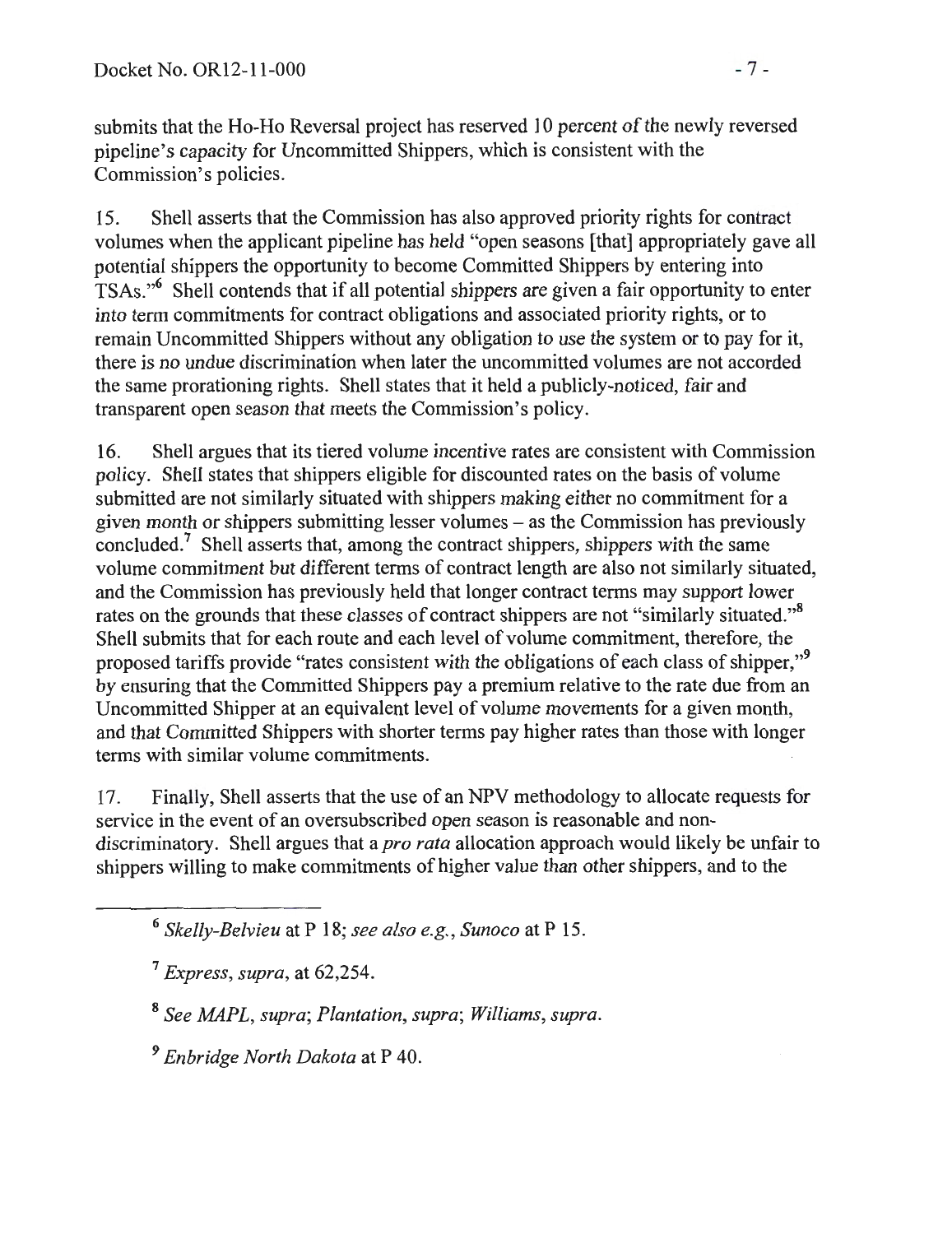pipeline attempting to maximize contract utilization and to gain sufficient support to justify the commitment of large financial and other resources to introduce new pipeline capacity. Shell has reviewed the Commission's policies regarding the resolution of this issue as it arises in open seasons for natural gas pipeline companies subject to the Natural Gas Act (NGA), and submits that the Commission has the authority to adopt a similar approach in an oil pipeline context. Shell submits that the Commission has long approved the use of an NPV -based approach for allocating capacity in open seasons for natural gas companies, based on the conclusion that NPV was a non-discriminatory methodology that both allocated capacity to the party that valued it the most, as well as allowed the pipeline to ensure that the capacity was being allocated to those parties providing the greatest value to the system.<sup>10</sup>

18. Shell contends that although there are differences in a number of respects between the Commission's policies in administering the ICA and the NGA, in this respect the goal should be the same: allocation of oversubscribed capacity in an open season context in a non-discriminatory, transparent manner that allocates the contract rights to those parties that value them the most. Shell assets that the NPV methodology achieves this, while further ensuring that the pipeline grants contract rights to those shippers that offer to contribute the most to full utilization of the pipeline capacity. This approach is superior to other non-discriminatory approaches, such as strict *pro rata* allocation, which could leave the pipeline undersubscribed on some segments and would also fail to meet the allocative efficiency goal of directing capacity to those shippers that value it the most. Shell asserts that to ensure that the methodology is completely transparent and understood by potential Committed Shippers, it has provided the discount rate that it intends to use (7 percent) as well as a set of examples of different contract requests and how they would be assessed.

#### **Discussion**

19. In its petition for declaratory order Shell seeks three rulings with respect to the rates, and terms and conditions of service for its Ho-Ho Reversal Project. First, Shell

<sup>&</sup>lt;sup>10</sup> See e.g., Tenn. Gas Pipeline Co., 76 FERC ¶ 61,101, at 61,522 (1996), order on *reh'g,* 79 FERC ~ 61 ,297 (1997), *order on reh 'g,* 82 FERC ~ 61,008 (1998), *remanded sub nom. Process Gas Consumers Group v. FERC,* 177 F .3d 995 (D.C. Cir. 1999), *order on compliance,* 91 FERC  $\parallel$  61,333 (2000), *order on remand*, 91 FERC  $\parallel$  61,053 (2000), *reh'g denied,* 94 FERC  $\P$  61,097 (2001), *petitions for review denied sub nom. Process Gas Consumers Group v. FERC,* 292 F.3d 831 , 837 (D.C. Cir. 2002) *("Tennessee")*  ("This [NPV] method allocates capacity to the shipper who will produce the greatest revenue and the least unsubscribed capacity. As such, it is an economically efficient way of allocating capacity and is consistent with Commission policy.").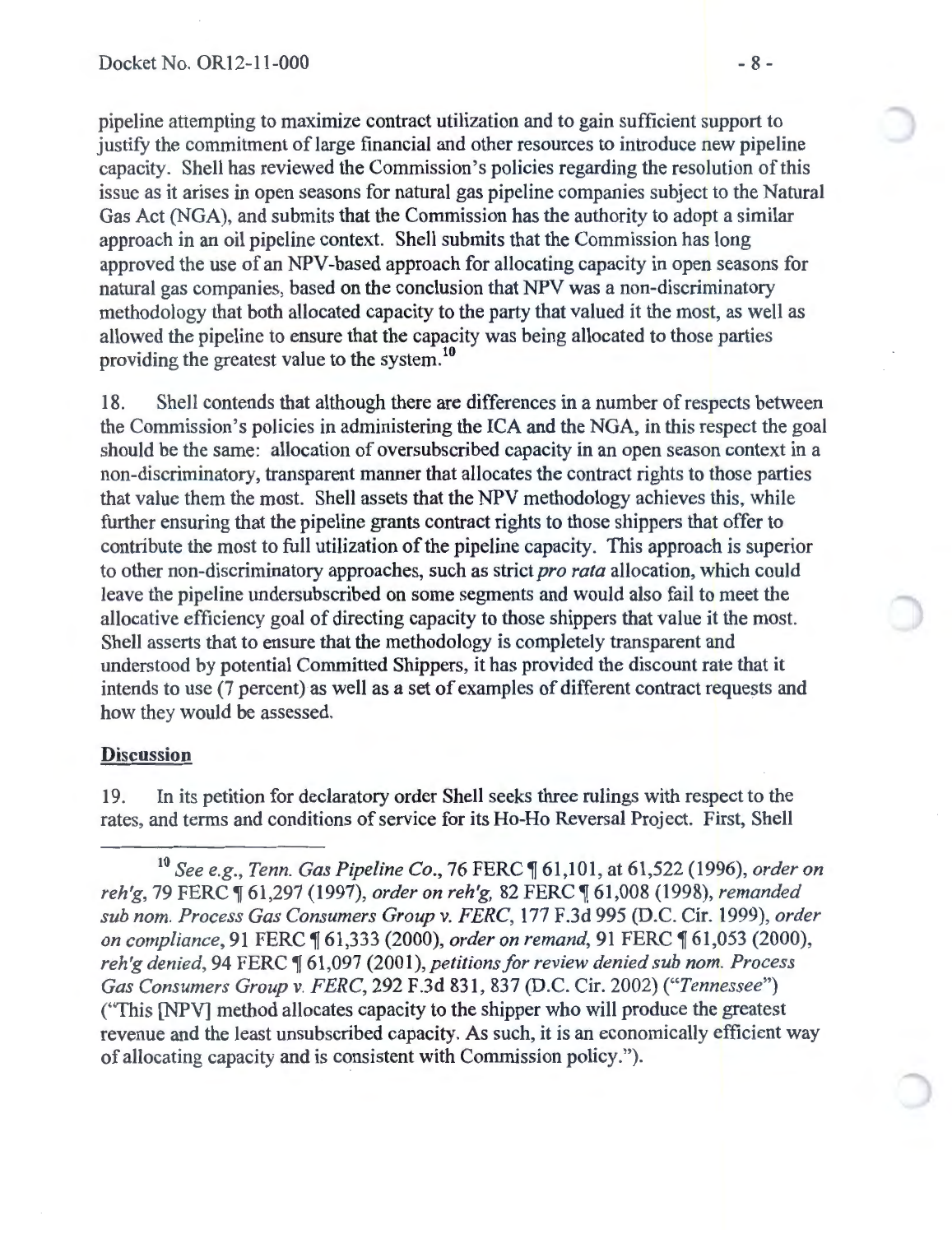requests approval of the rates, and terms and conditions of service for Committed Shippers as embodied in its TSA. Second, it requests approval for priority rights for Committed Shippers for up to 90 percent of the pipeline capacity. Finally, it seeks approval of an NPV allocation methodology in the event capacity is oversubscribed during its open season.

20. Consistent with the precedent established by the Commission's order in *Express,*  Shell has sought advance approval for the rates, and terms conditions of a financially significant project in order to obtain regulatory certainty and to address issues outside the compressed timetable of normal tariff filings. Also, consistent with *Express* and its progeny, Shell has offered committed rates to all shippers in a widely publicized open season. Because all shippers had the opportunity to take advantage of competitive rates based on volume commitment and contract term, there is no issue of undue discrimination or undue preference among the resulting classes of shippers differentiated by contract term and volume commitment. Such shippers are not similarly situated by their own choices.

21. Shell's proposal for priority rights for Committed Shippers for up to 90 percent of the capacity is also consistent with Commission precedent. The preferential prorationing rights were offered during an open season, there is an appropriate amount of capacity (10 percent) made available to Uncommitted Shippers, and Committed Shippers are paying a premium rate, i.e., at least one cent higher, compared to Uncommitted Shippers.<sup>11</sup>

22. The only element of Shell's proposal that the Commission has not previously addressed with respect to oil pipelines is the use of an NPV allocation methodology in the event of oversubscribed capacity during the open season. As Shell has recognized, the Commission has approved the use of an NPV allocation methodology for open seasons for natural gas pipelines. The Commission finds that such an allocation methodology is also appropriate for allocating capacity in the event of oversubscription during an oil pipeline open season. Here, all potential shippers had notice of the use of the NPV methodology, including detailed examples of how the methodology would be implemented. There is no issue of discrimination because all shippers had the ability to determine how their contracts would be structured based on volume and term, and knew in advance what the impact of the contact terms would be for the purpose of evaluating their bid. The Commission finds that such an approach ensures full utilization of the capacity of the pipeline by those shippers that value it most and who provide the greatest

<sup>11</sup> See, e.g., Sunoco, supra. Compare, Magellan Pipeline Company, LP, 138 FERC  $\P$  61,177 (2012) (rejecting proposal where the lowest level committed rate with priority rights paid the same rate as uncommitted shippers).